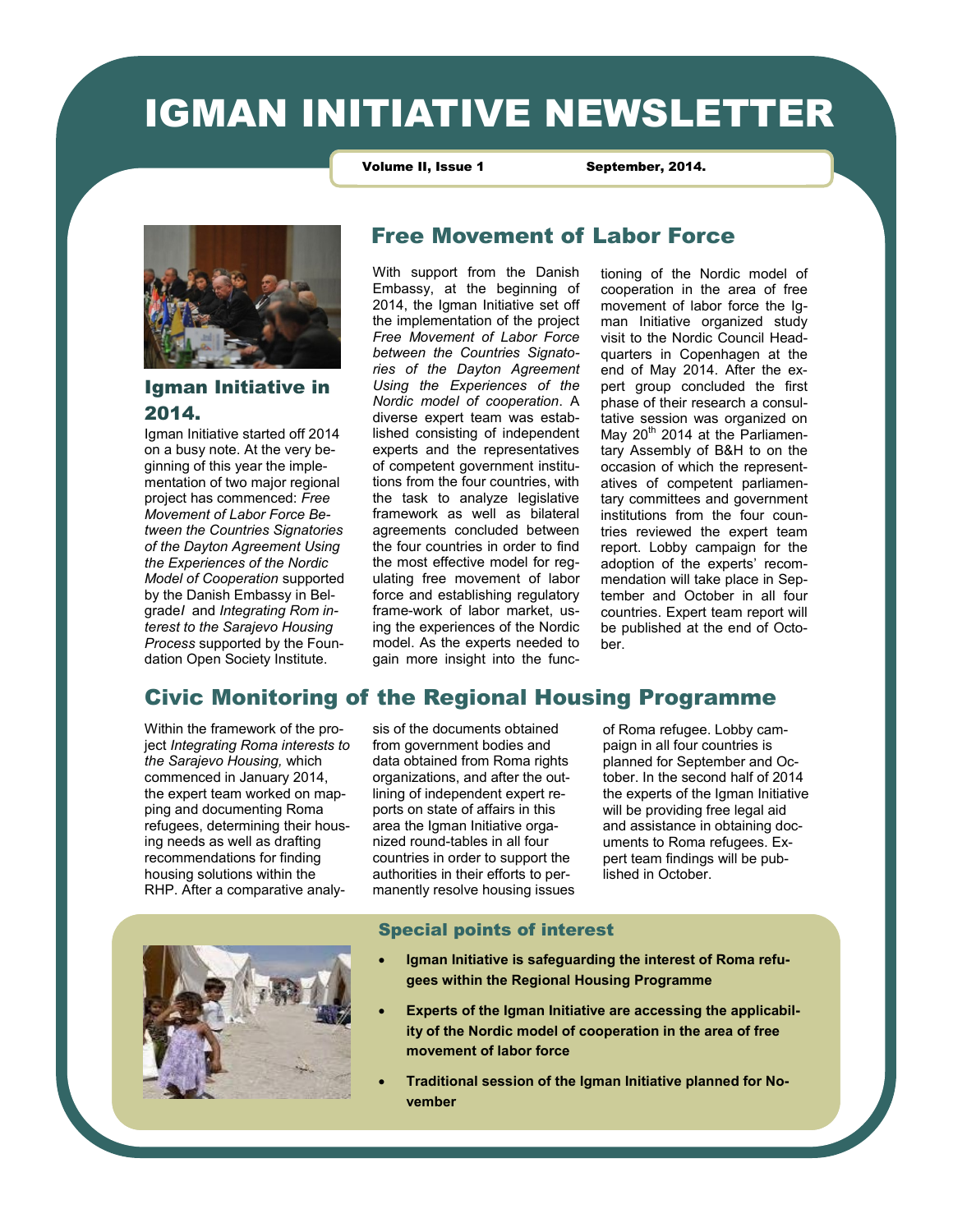## Study Visit to the Headquarters of the Nordic Council

On May 12th 2014 the Igman Initiative organized study visit to the Headquarters of the Nordic Council in Copenhagen as its experts were given the task to assess the applicability of the Nordic model cooperation in the area of free movement of labor force to the Western Balkan countries. The Igman Initiative delegation included Dragica Misljenovic,

independent expert of the Igman Initiative and Ariana Nikolic, Director of the Montenegrin Directorate for Work Force and Labor Market. The host of the Study Visit was Torkil Sorensen, Senior Advisor at the Nordic Council while in the presentation of the functioning of the Nordic Council participated Johan Lindblad, Senior Advisor to the Nordic Council of Ministers,

Vilborg Hauksdottir, Senior Advisor for Health and Social Affairs and Jakob Schmidth, Senior Advisor for Freedom of Movement. The study Visit was concluded with the meeting with Petrer Bohlbro, Secretary of Financial Committee at the Danish Parliament. The Nordic model of cooperation is merely based on the exceptionally developed social dialogue. Every

year the Nordic Council identifies priority issues about which it will be making decisions. The goal is to secure the renewal of national legislation in a manner that will guarantee that the harmonization with the European Union legislation will not impose new barriers to the Nordic countries in the area of free movement of people in the Nordic region.

# Igman Initiative Session on Free Movement of Labor Force



At the Parliamentary Assembly of B&H on May 20th 2014 the Igman Initiative organized consultative session within the framework of the project focused on free movement of labor force using the experiences of the Nordic model of cooperation. The representatives of competent parliamentary bodies and government institutions from the four countries were invited to participate and review the preliminary expert team report. The opening words were given by Halid Genjac Chairman of the Joint Commission for the EU integration of the Parliamentary Assembly of B&H. He highlighted that the priority issue in B&H is unemployment where unemployment rate is 40%. Mr. Genjac mentioned that the Bilateral Agreement

signed between B&H Serbia in 2011 is not being implemented properly. In his opinion the experts rightfully stressed out that it is necessary to attain the transparency in the work of institutions and suppression of grey economy. Mr.Genjac deems that the real needs of the labor market should be identified and incorporated into bilateral agreements. Dragica Misljenovic, Igman Initiative Expert stated that the countries of this region should first work on protecting domestic labor force and

improving the enforcement of the existing laws. She added that the Nordic Council was established in 1952 and it is constantly improving. Using their experience the countries of this region should define the areas in which they will allow free movement of labor force. Employment should be fostered wherever possible. One of the pillars of cooperation between the Nordic countries is mutual understanding and social dialogue .

# Round Table in Podgorica - 02.06.2014.

The first round table on housing issues of Roma refugees was held in Podgorica on June 2nd 2014. On this occasion the Igman Initiative gathered the representatives of competent government institutions, Roma organizations, international community and media. After the panel discussion the participants have

identified the following issues: 1. Insufficient involvement of the representatives of Roma population and Roma CSOs in the monitoring of RHP; 2. Insufficient capacities of local self-governments; 3. A large number of immigrants have not applied for the status of internally displaced persons hence might become illegal aliens; 4. Segregation and ghettoization through already approved projects; 5. Local selfgovernments standing for the owners of newly constructed housing units.

The following recommendations have been defined: 1. Local programs of social housing should be developed; 2. Aside

from housing units parcels of lands should be secured and used as auxiliary facilities; 3. Subsequent integration of Roma in other areas should be integral part of this process; 4. The EU Delegation to Montenegro should be engaged as it is the major partner in the implementation of the RHP.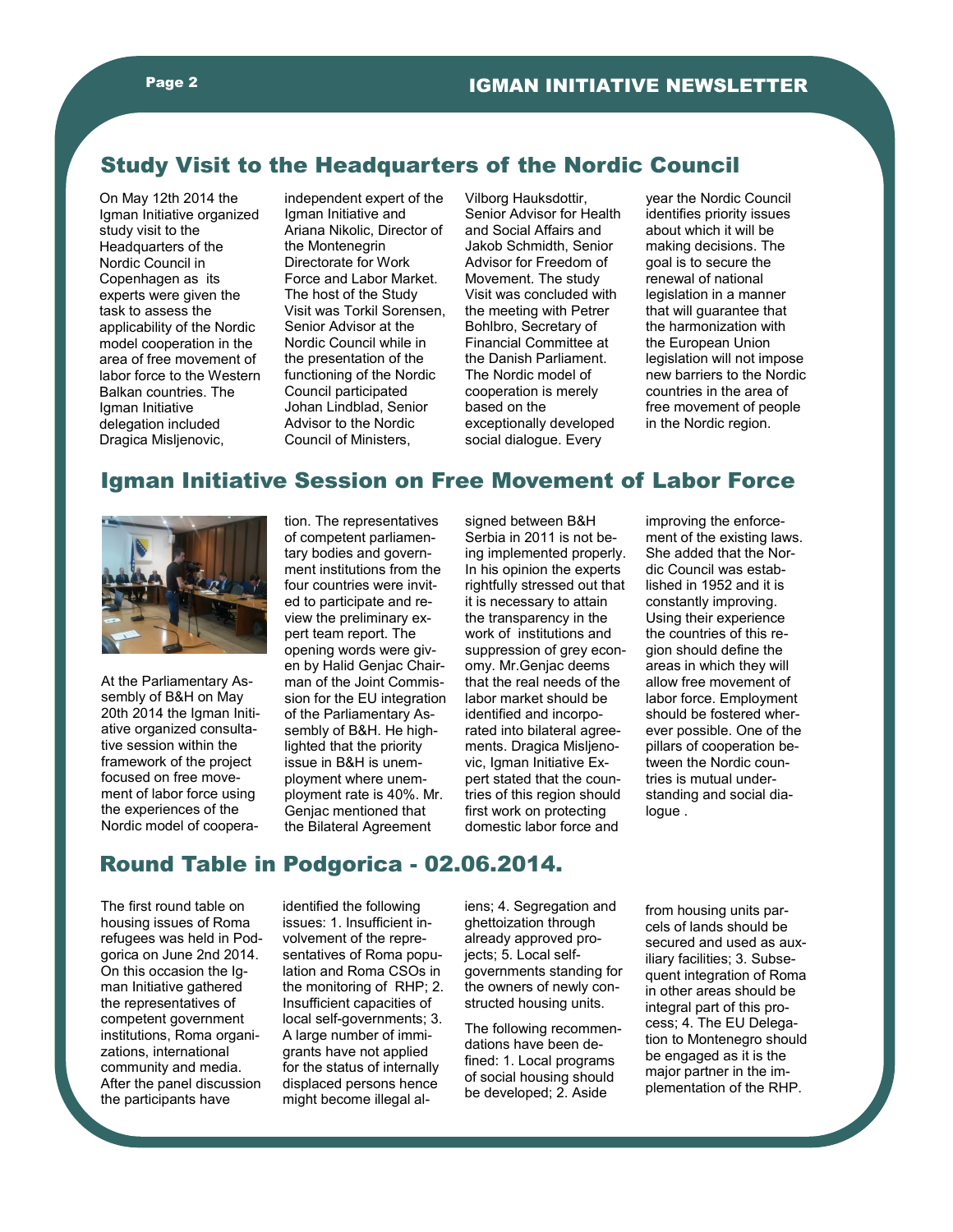## Round Table in Zagreb - 01.07.2014.

The second round table was held in Zagreb on July 1st 2014. Aside from the representatives of government institutions the round able was attended by the representatives of Roma organizations and the UNHCR.

After the panel talk and discussion the participants agreed on the following conclusions: 1. One of the main problems

is that the public calls to apply for housing within the RHP do not reach members of Roma community in the sense of inefficient and untimely access to information; 2. There are no regulations which would be specifically related to housing for socially disadvantaged citizens; 3. Required documentation is expensive to obtain and there are unnecessary items on the

list of requirements: 4. Roma refugees should be provided with free legal aid as well as assistance in obtaining all necessary documents; 5. One of the main issues is the lack of information on the part of legitimately elected Roma representatives in Croatia; 6. Legitimately elected representatives of Roma community are striped of their legitimacy at national level.



# Round Table in Novi Sad - 03.07.2014.

Roundtable in Novi Sad was held on July 3rd 2014 and attended by the representatives of the UN-HCR, the OSCE, Serbian Commissariat for Refugees, civic sector and Roma associations. The event was covered by the RTV Vojvodina, program for Roma.

After the initial address and discussion the following conclusions were adopted: 1. Census of Roma refugees within the entire refugee population should be conducted; 2.

Mapping of territorial allocation of Roma refugees should be conducted, along with the conditions in which they live; 3. The establishment of both terrain teams who will organize door to door campaigns as well as collective centers which will provide free legal aid is necessary; 4. Public campaigns about public calls from competent bodies should be comprehensive so as to assure better access to information for Roma; 5. Requirements of public calls

should be adjusted to Roma population; 6. Through interviews with most disadvantaged groups their genuine needs of housing should be determined; 7. Expert analyses should be conducted, along with lobby campaigns, so as to assure that competent government institutions are informed about numerous issues; 8. Already existing network of CSOs and Roma coordinators should be strengthened and enhanced.

Public campaigns about public calls from competent bodies should be comprehensive so as to assure better access to information for Roma

# Round Table in Sarajevo - 08.07.2014.

The fourth and last round table was held on July  $8<sup>th</sup>$ 2014 in Sarajevo. The participants of the round table were representatives of competent government bodies, international community, Roma organizations, civic sector and media.

After the panel talks and the presentation of the expert analysis the participents engaged into a debate during which they

identified the following issues: 1. Due to slow bidding procedures reconstructions are usually being conducted during winter; 2. Prices of reconstruction per m² are too high; 3. Inadequate and insufficient monitoring of the Program.

Through constructive discussion the participants agreed on the following recommendations: 1. Finding solutions to the housing issues of Roma with the status of refugees and displaced persons should be accelerated; 2. Monitoring of the implementation of the Programme on the part of competent institutions should be adequate, accurate, impartial and transparent; 3. Deadlines for filling complaints against contractors should be determined and all final beneficiaries should be informed about



these deadlines; 4. Competent Ministry should accelerate the process of resolving the issues of illegally constructed housing units for Roma population.